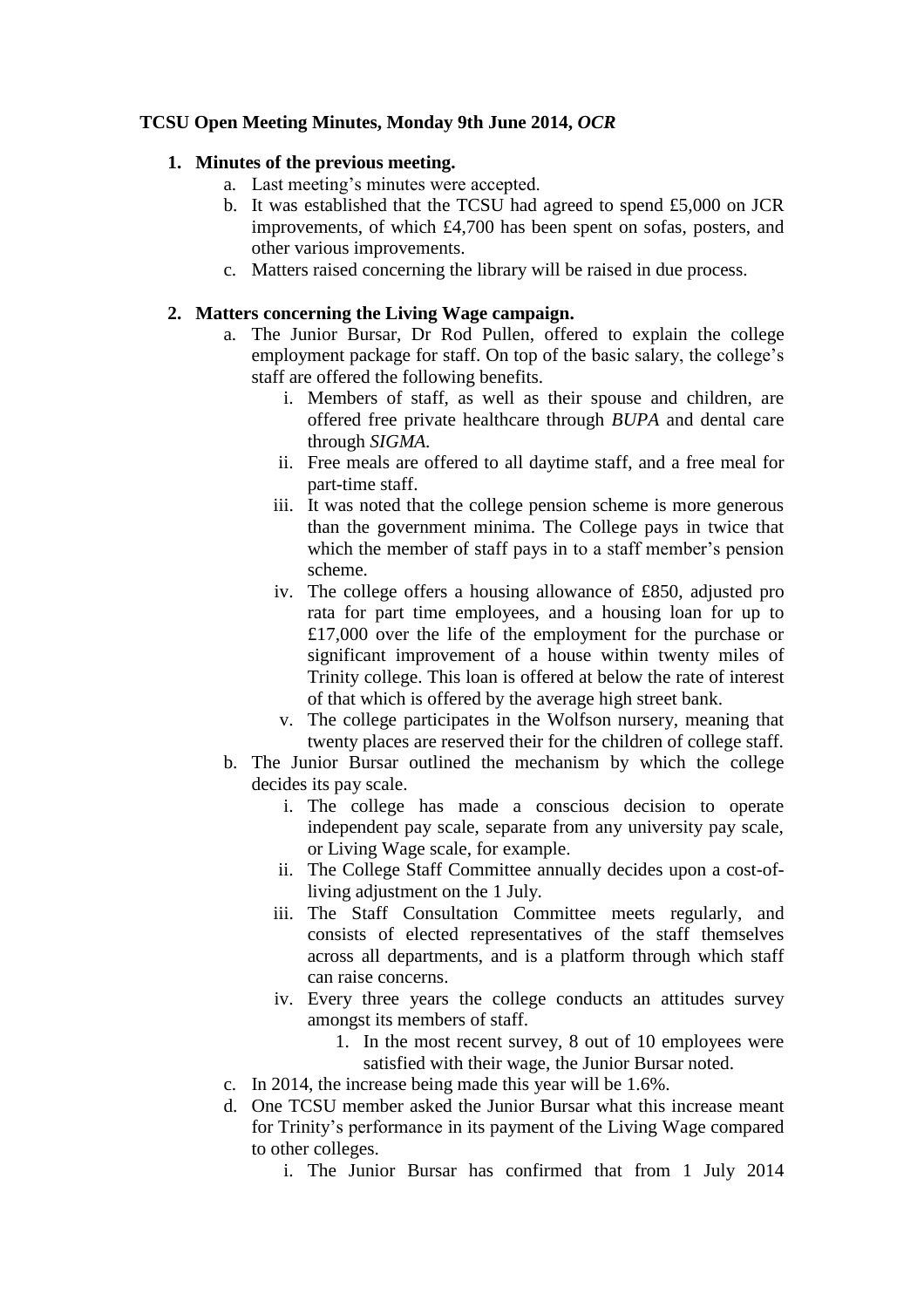everyone directly employed by the college is paid at a level no lower than the Living Wage.

- e. One TCSU member asked whether the college was going to publicize their payment of at least the Living Wage, to put pressure on other colleges to do the same.
	- i. The Junior Bursar expressed the college's desire not to put pressure on other colleges on how to run their own finances.
- f. When questioned by a TCSU member, the Junior Bursar confirmed that the survey does not include indirectly employed staff.
- g. When questioned by a TCSU member what the college does to ensure that its employees who are hired through external contracts are paid the Living Wage, the Junior Bursar expressed that the college makes clear to intermediary employers the college's pay scale, with the expectation that these would be met. However it was established that externally contracted employees are not, at present, paid the Living Wage.
- h. One TCSU member raised the question of the pay scale of contracted construction workers. The Junior Bursar responded that this was dealt with at a national level.

#### **3. Matters concerning environmental issues in college.**

- a. The Junior Bursar confirmed that all the waste collected at the site is collected daily through a contract with the college council.
- b. The recycling procedure was outlined by the Junior Bursar: the green bin's contents goes into a clear bag containing paper and cardboard, and glass and plastic and other waste should go into the other hand. The clear bags go into one skip, and the other bags go into a separate skip.
- c. The city council has a contract with the reprocessing center at Watergate, where the contents of the non-recycled waste are streamed for separate destinations.
- d. The Junior Bursar suggested that students who see their housekeeping staff mixing the two streams should notify their housekeeper.
- e. The Junior Bursar outlined some examples of efforts to improve energy efficiency in college. When the refurbishment of New Court is finished, for instance, it is predicted that its energy use will drop by 80%. There are also plans to install photovoltaic panels on the southfacing roof over Garrett Hostel Lane.

#### **4. Matters concerning improvements to the college bar.**

- a. The college has confirmed that it would be willing to give £30,000 towards the renovation of the bar.
- b. It was confirmed that the Vice-President, the President, and the BA Society met with the catering manager.

### **5. Matters concerning the college library.**

- a. In the last meeting, matters concerning the library were raised, such as the possibility of water coolers being permitted, bags being allowed, or a new barcoding system being installed.
- b. The library would not like a water cooler as one has caused damage in the past.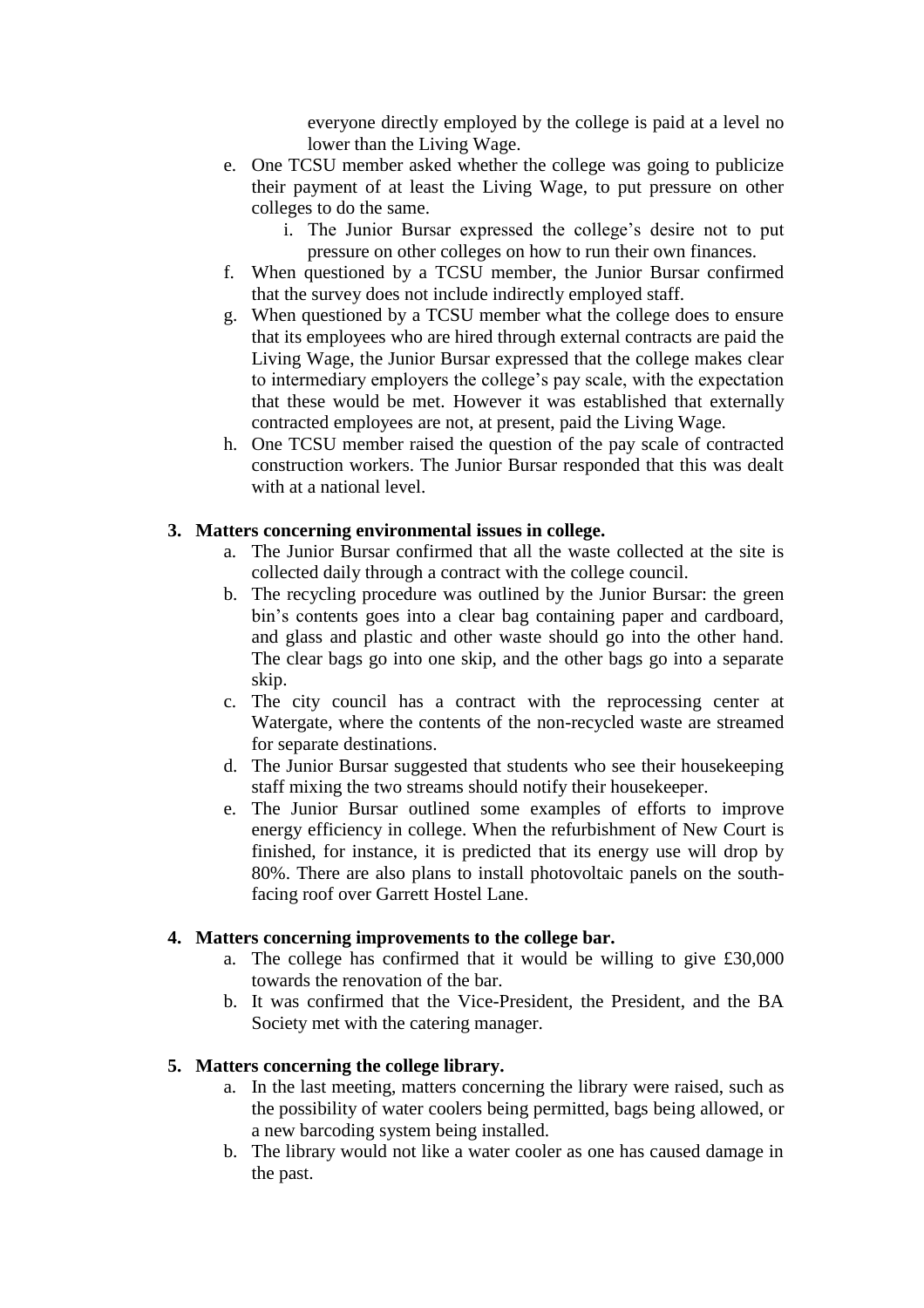c. The TCSU President expressed his determination to continue negotiating these issues with the library management.

### **6. Matters concerning improvements to the JCR.**

a. It was confirmed that £4,700 have been spent on JCR improvements. This has included the purchase of six sofas, a footstool, various posters, a lamp, and the installation of bookshelves and a mirror.

### **7. Matters concerning price rises for hall and accommodation.**

- a. The TCSU President communicated the college's plan to increase accommodation rent by 2.5%.
- b. The Junior Bursar expressed that Bidwells has suggested a rise over the last year of prices in Cambridge by 3-5%. The Junior Bursar confirmed that he will recommend to college a rise in rental charges by 2.5% for students and graduate students to the college council.
- c. The Junior Bursar reminded the meeting that of the sixteen city-centre colleges, nine are charging more than Trinity, and six are charging less than Trinity, placing Trinity in a good position.
- d. One member asked why the college was charging rent for collegeowned property. The Junior Bursar, in response emphasized the extent to which college rent was subsidized. Students are often accommodated in Grade I listed buildings which cost 40-50% extra to maintain, and are provided a twenty-four hour porter service.
- e. One member questioned why room rent was charged for storage over the vacation period.
- f. A further member questioned why locked boxes couldn't be installed for student storage in rooms for over some of the vacations, and the Junior Bursar responded that this was under consideration by the college.
- g. The TCSU President communicated the Steward's intention to raise the KFC by 2.5%, and Servery charges by 6%. The TCSU Junior Steward has checked the food inflation index, and believed it to be closer to 0.5%, and so concern has been noted, particularly of the college's use of RPI as opposed to the more common CPI.

#### **8. Any Other Business.**

- a. Some members raised a complaint about the disruption caused by building works taking place in New Court over the exam term. The members argued that they had not been warned when they selected their rooms a year ago, and suggested that they should be reimbursed for the time that they were driven out of their rooms by excessive noise levels.
	- i. The Junior Bursar responded that an email sent to the current second year when choosing their rooms only said 'it was envisaged at present' that no work would take place, and did not guarantee it.
	- ii. The Junior Bursar accepted that in the first week, the noise levels were unacceptable, however he argued that after that noise levels were reduced. He also reminded the meeting that the Senior Tutor, whose rooms overlook New Court, felt that